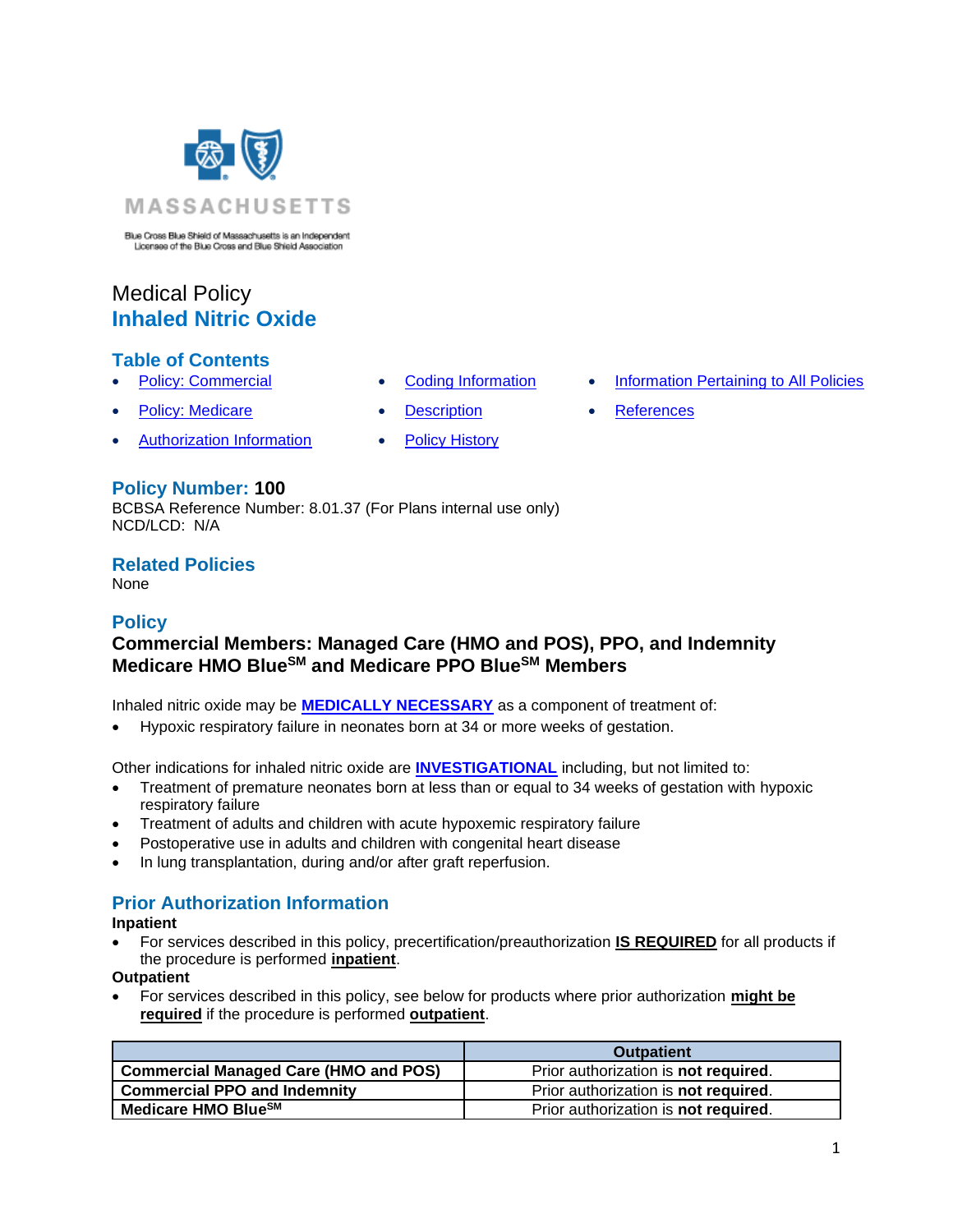## <span id="page-1-0"></span>**CPT Codes / HCPCS Codes / ICD Codes**

*Inclusion or exclusion of a code does not constitute or imply member coverage or provider reimbursement. Please refer to the member's contract benefits in effect at the time of service to determine coverage or non-coverage as it applies to an individual member.*

*Providers should report all services using the most up-to-date industry-standard procedure, revenue, and diagnosis codes, including modifiers where applicable.*

## **CPT Codes**

There is no specific CPT code for this service.

#### <span id="page-1-1"></span>**Description**

#### **Hypoxic Respiratory Failure**

Hypoxic respiratory failure may result from respiratory distress syndrome, persistent pulmonary hypertension, meconium aspiration, pneumonia, or sepsis.

#### **Treatment**

Treatment typically includes oxygen support, mechanical ventilation, induction of alkalosis, neuromuscular blockade, or sedation.

Extracorporeal membrane oxygenation is an invasive technique that may be considered in neonates when other therapies fail. Inhaled nitric oxide (INO) is both a vasodilator and a mediator in many physiologic and pathologic processes. Inhaled nitric oxide has also been proposed for use in preterm infants less than 34 weeks of gestation and in adults.

Also, there are several potential uses in surgery. One is the proposed use of INO to manage pulmonary hypertension after cardiac surgery in infants and children with congenital heart disease. In congenital heart disease patients, increased pulmonary blood flow can cause pulmonary hypertension. Cardiac surgery can restore the pulmonary vasculature to normal, but there is the potential for complications, including postoperative pulmonary hypertension, which can prevent weaning from ventilation and is associated with substantial morbidity and mortality. Another potential surgical application is the use of INO in lung transplantation to prevent or reduce reperfusion injury.

#### **Summary**

Inhaled nitric oxide (INO) is a natural vasodilator and has been studied for a variety of types of respiratory failure. Most commonly, it is used as an initial treatment for neonates with hypoxic respiratory failure to improve oxygenation and reduce the need for invasive extracorporeal membrane oxygenation (ECMO). It is also proposed as a treatment for premature infants, critically ill children, and adults with respiratory failure, as well as in the postoperative management of children undergoing repair of congenital heart disease and patients after lung transplantation to prevent or reduce reperfusion injury.

For individuals who are neonates, are term or late preterm at birth, and have hypoxic respiratory failure who receive INO, the evidence includes randomized controlled trials (RCTs) and a systematic review. Relevant outcomes are overall survival (OS), hospitalizations, resource utilization, and treatment-related morbidity. Evidence from RCTs and a meta-analysis have supported the use of INO in term or late preterm infants. Pooled analyses of RCT data have found that use of INO significantly reduced the need for ECMO and the combined outcome of ECMO or death. The evidence is sufficient to determine that the technology results in an improvement in the net health outcome.

For individuals who are neonates, are premature at birth, and have hypoxic respiratory failure who receive INO, the evidence includes RCTs and systematic reviews. Relevant outcomes are OS, hospitalizations, resource utilization, and treatment-related morbidity. A large number of RCTs have evaluated INO for premature neonates, and most trials have reported no significant difference for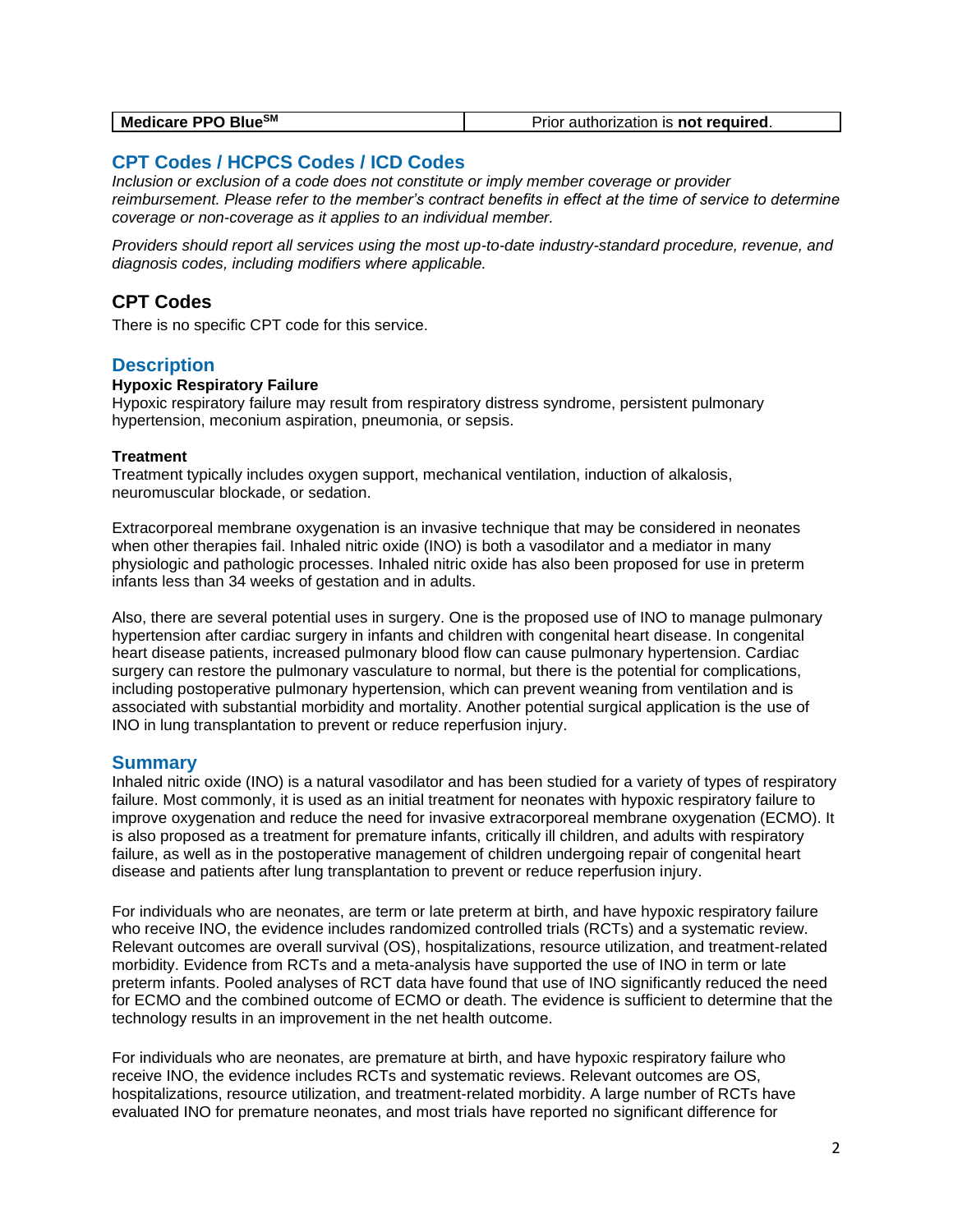primary endpoints such as mortality and bronchopulmonary dysplasia (BPD). Meta-analyses of these RCTs have not found better survival rates in patients who received INO compared with a control intervention. Most meta-analyses also did not report improvements in other outcomes with INO (eg, BPD, intracranial hemorrhage). The evidence is insufficient to determine that the technology results in an improvement in the net health outcome.

For individuals who are adults or children in acute hypoxemic respiratory failure who receive INO, the evidence includes RCTs and systematic reviews. Relevant outcomes are OS, hospitalizations, resource utilization, and treatment-related morbidity. A large number of RCTs have evaluated INO for treatment of acute hypoxemic respiratory failure. Meta-analyses of these RCTs have not found that INO significantly reduced mortality or shortened the duration of mechanical ventilation. Some evidence from a metaanalysis of 4 RCTs, a cohort study, and a separate meta-analysis has suggested that INO may be associated with an increased risk of renal impairment in patients with acute respiratory distress syndrome (ARDS). The evidence is insufficient to determine that the technology results in an improvement in the net health outcome.

For individuals who are adults or children with congenital heart disease who have had heart surgery who receive INO, the evidence includes RCTs and a systematic review. Relevant outcomes are OS, hospitalizations, resource utilization, and treatment-related morbidity. Evidence from a number of small RCTs and a systematic review of these trials did not find a significant benefit for INO on mortality and other health outcomes in the postoperative management of children with congenital heart disease. There is less evidence on INO for adults with congenital heart disease. One RCT found that treatment with INO did not improve the postoperative outcomes of adults with congestive heart failure. The evidence is insufficient to determine that the technology results in an improvement in the net health outcome.

For individuals who have a lung transplant who receive INO, the evidence includes RCTs and a systematic review. Relevant outcomes are OS, hospitalizations, resource utilization, and treatmentrelated morbidity. Several small RCTs have evaluated INO after lung transplantation; none found statistically significant improvements in health outcomes with INO. A systematic review of RCTs and observational studies concluded that available evidence did not support the routine use of INO after lung transplant. The evidence is insufficient to determine that the technology results in an improvement in the net health outcome.

Clinical input was sought to help determine whether the use of INO for individuals with various conditions would provide a clinically meaningful improvement in net health outcome and whether the use is consistent with generally accepted medical practice. In response to requests, clinical input on the use of INO was received from 4 respondents, including: 3 physician-level responses with academic affiliations identified through 1 specialty society and 1 physician-level response identified through BCBSA.

For individuals who are neonates, premature at birth, and have hypoxic respiratory failure, a limited quantity of clinical input indicated high confidence that the use of INO provides a clinically meaningful improvement in the net health outcome and is consistent with generally accepted medical practice. Cited evidence notes that the majority of RCTs, and meta-analyses of these RCTs, have reported no significant difference with INO therapy for primary endpoints such as survival and BPD. Guidelines from the American Heart Association/American Thoracic Society and an expert workshop consensus statement state that INO can be beneficial for a subset of preterm infants with severe hypoxemia that is primarily due to persistent pulmonary hypertension of the newborn physiology rather than parenchymal disease; however, this recommendation is based on case series. Limited quantity of clinical input and insufficient published evidence showing improved health outcomes provide insufficient support regarding the effect on net health outcome.

For individuals who are adults or children in acute hypoxemic respiratory failure, clinical input responses were mixed as to whether use of INO provides a clinically meaningful improvement in net health outcome. Clinical input indicates this use of INO is consistent with generally accepted medical practice, and some respondents suggested that INO is often used as a rescue therapy and bridge to ECMO. Cited evidence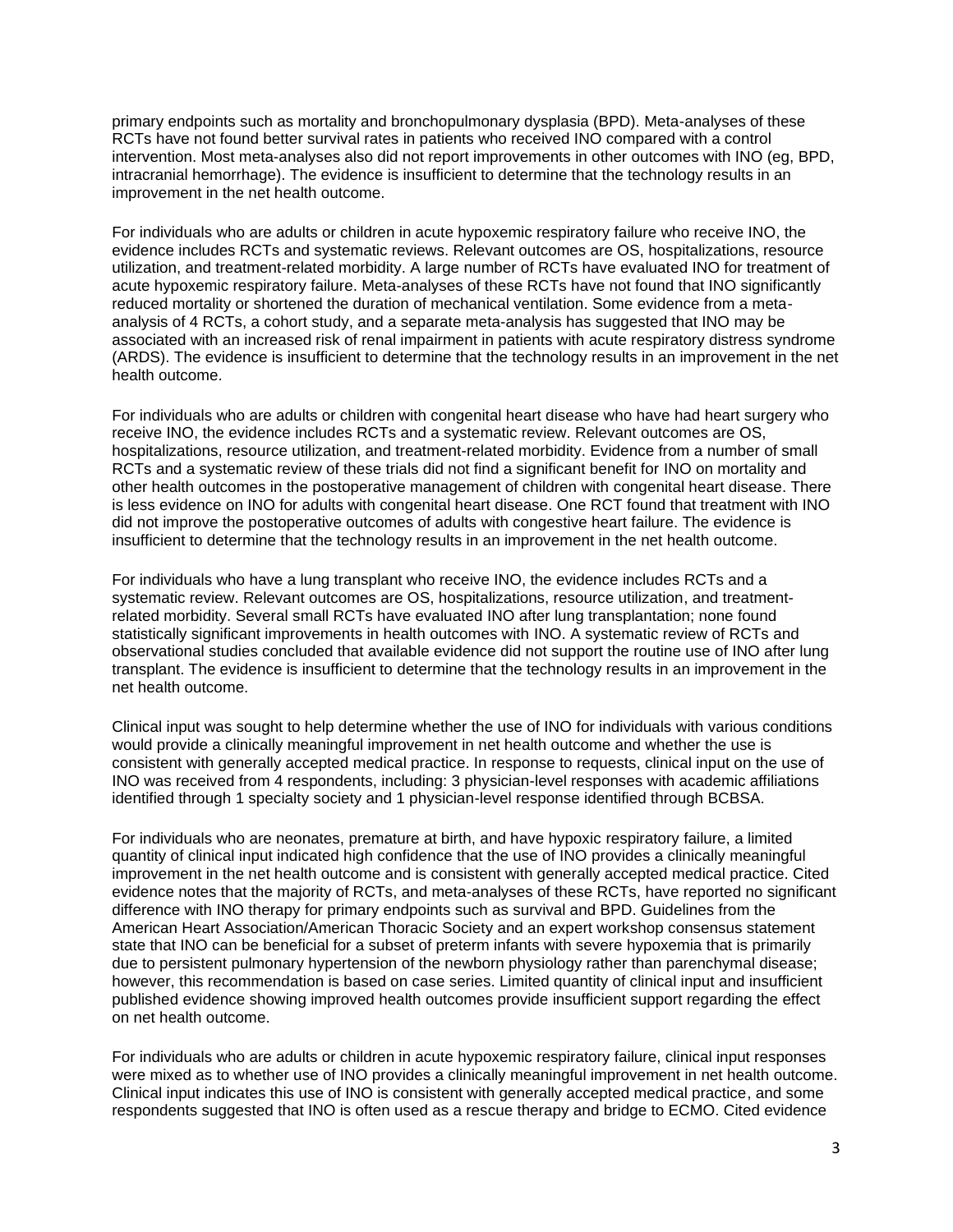notes improved physiologic outcomes such as transient improvement of oxygenation in the first 24 hours; however, the evidence does not demonstrate significant improvements in health outcomes such as overall mortality.

For individuals who are adults or children with congenital heart disease who have had heart surgery, clinical input responses indicate moderate confidence that the use of INO provides a clinically meaningful improvement in net health outcome and moderate to high confidence that this use is consistent with generally accepted medical practice. This appears to be based on cited evidence suggesting that INO can improve perioperative pulmonary hypertension; however, it is unclear that health outcomes are improved as no significant mortality benefit was observed in these patients. Further, some evidence suggests that use of INO may be associated with an increase in mortality for those without pulmonary hypertension.

For individuals with lung transplant, a limited quantity of clinical input respondents provided moderate to high confidence that use of INO during the perioperative period to manage pulmonary vascular resistance and pulmonary hypertension provides a clinically meaningful improvement in net health outcome and is consistent with generally accepted medical practice. Cited evidence includes small RCTs that found no statistically significant improvement in health outcomes with INO and cases series or non-randomized trials of a limited number of patients with inconsistent endpoints, suggesting that INO may decrease the incidence of graft rejection and dysfunction and potentially prevent reperfusion injury. Limited quantity of clinical input and insufficient published evidence showing improved health outcomes provide insufficient support regarding the effect on net health outcome.

| Date           | <b>Action</b>                                                                                                                                                                                                                                                                         |
|----------------|---------------------------------------------------------------------------------------------------------------------------------------------------------------------------------------------------------------------------------------------------------------------------------------|
| 6/2022         | Annual policy review. Description, summary, and references updated. Policy<br>statements unchanged.                                                                                                                                                                                   |
| 7/2021         | Annual policy review. Description, summary, and references updated. Policy<br>statements unchanged.                                                                                                                                                                                   |
| 7/2020         | Annual policy review. Description, summary, and references updated. Policy<br>statements unchanged.                                                                                                                                                                                   |
| 6/2019         | Annual policy review. Description, summary, and references updated. Policy<br>statements unchanged.                                                                                                                                                                                   |
| 6/2018         | Annual policy review. Description, summary, and references updated. Policy<br>statements unchanged.                                                                                                                                                                                   |
| 6/2017         | Annual policy review. New references added.                                                                                                                                                                                                                                           |
| 10/2016        | Annual policy review. Investigational statement reformatted for clarity. Added<br>investigational bullet points: Postoperative use in adults and children with congenital<br>heart disease and in lung transplantation during and/or after graft reperfusion.<br>Effective 10/1/2016. |
| 12/2014        | Annual policy review. New references added                                                                                                                                                                                                                                            |
| 1/2014         | Annual policy review. New references added                                                                                                                                                                                                                                            |
| 4/2013         | Annual policy review. Changes to policy statement. Effective 4/2013.                                                                                                                                                                                                                  |
| 11/2011-4/2012 | Medical policy ICD 10 remediation: Formatting, editing and coding updates.<br>No changes to policy statements.                                                                                                                                                                        |
| 5/2011         | Reviewed - Medical Policy Group - Pediatrics and Endocrinology. No changes to<br>policy statements.                                                                                                                                                                                   |
| 4/2011         | Reviewed - Medical Policy Group - Cardiology and Pulmonology. No changes to<br>policy statements.                                                                                                                                                                                     |
| 5/2010         | Reviewed - Medical Policy Group - Pediatrics and Endocrinology. No changes to<br>policy statements.                                                                                                                                                                                   |
| 3/2010         | Reviewed - Medical Policy Group - Allergy and ENT/Otolaryngology. No changes to<br>policy statements.                                                                                                                                                                                 |

#### <span id="page-3-0"></span>**Policy History**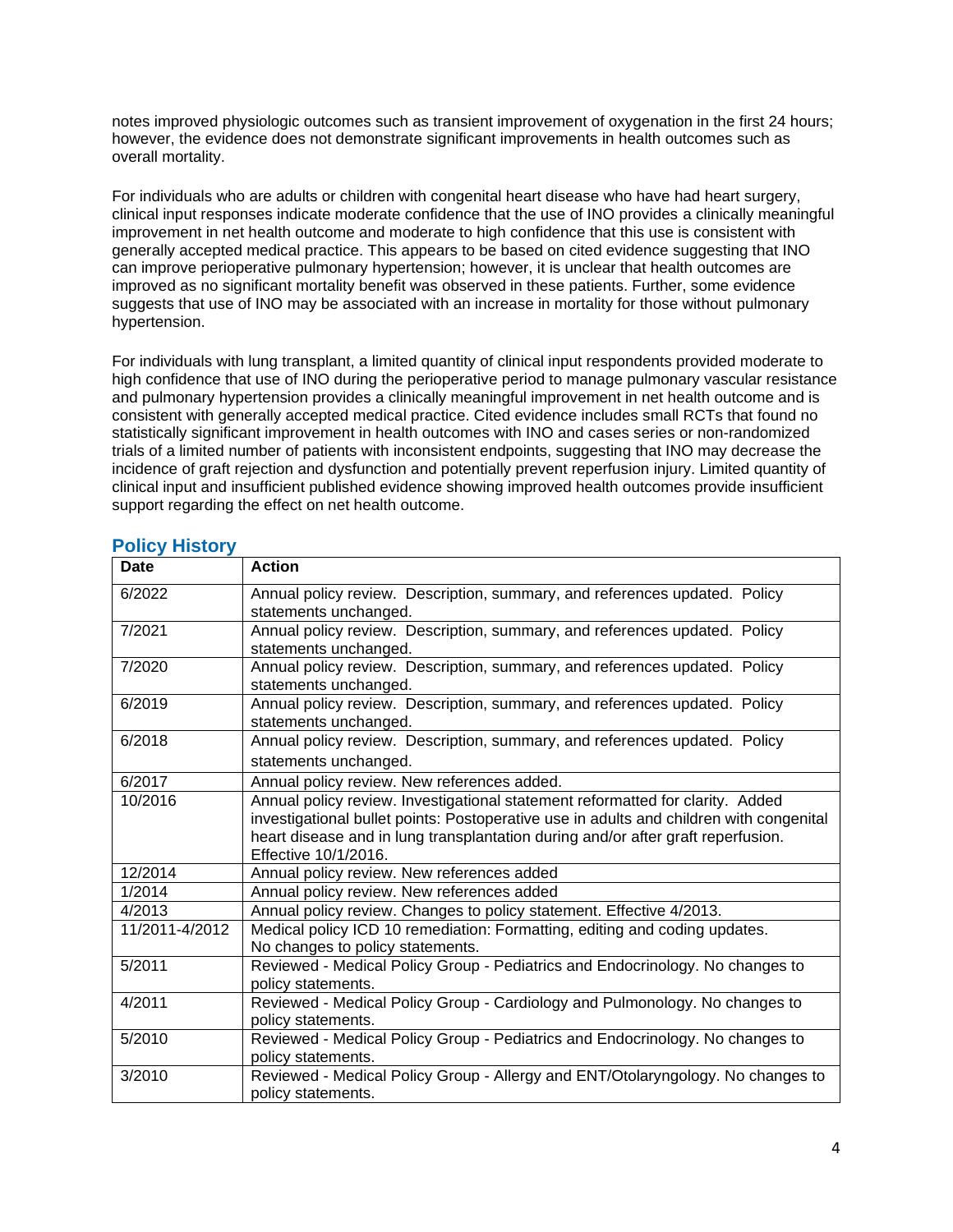| 6/2009 | Medical policy #100, effective 6/2009, describing covered and non-covered |
|--------|---------------------------------------------------------------------------|
|        | indications.                                                              |

#### <span id="page-4-0"></span>**[Information Pertaining to All Blue Cross Blue Shield Medical Policies](#page-4-0)**

Click on any of the following terms to access the relevant information:

[Medical Policy Terms of Use](http://www.bluecrossma.org/medical-policies/sites/g/files/csphws2091/files/acquiadam-assets/Medical_Policy_Terms_of_Use_prn.pdf) [Managed Care Guidelines](http://www.bluecrossma.org/medical-policies/sites/g/files/csphws2091/files/acquiadam-assets/Managed_Care_Guidelines_prn.pdf) [Indemnity/PPO Guidelines](http://www.bluecrossma.org/medical-policies/sites/g/files/csphws2091/files/acquiadam-assets/Indemnity_and_PPO_Guidelines_prn.pdf)

[Clinical Exception Process](http://www.bluecrossma.org/medical-policies/sites/g/files/csphws2091/files/acquiadam-assets/Clinical_Exception_Process_prn.pdf)

<span id="page-4-1"></span>[Medical Technology Assessment Guidelines](http://www.bluecrossma.org/medical-policies/sites/g/files/csphws2091/files/acquiadam-assets/Medical_Technology_Assessment_Guidelines_prn.pdf)

#### **References**

- 1. Barrington KJ, Finer N, Pennaforte T, et al. Nitric oxide for respiratory failure in infants born at or near term. Cochrane Database Syst Rev. Jan 05 2017; 1: CD000399. PMID 28056166
- 2. Barrington KJ, Finer N, Pennaforte T. Inhaled nitric oxide for respiratory failure in preterm infants. Cochrane Database Syst Rev. Jan 03 2017; 1: CD000509. PMID 28045472
- 3. Yang Y, Feng Y, Zhou XG, et al. Inhaled nitric oxide in preterm infants: An updated meta-analysis. J Res Med Sci. 2016; 21: 41. PMID 27904587
- 4. Donohue PK, Gilmore MM, Cristofalo E, et al. Inhaled nitric oxide in preterm infants: a systematic review. Pediatrics. Feb 2011; 127(2): e414-22. PMID 21220391
- 5. Mercier JC, Hummler H, Durrmeyer X, et al. Inhaled nitric oxide for prevention of bronchopulmonary dysplasia in premature babies (EUNO): a randomised controlled trial. Lancet. Jul 31 2010; 376(9738): 346-54. PMID 20655106
- 6. Durrmeyer X, Hummler H, Sanchez-Luna M, et al. Two-year outcomes of a randomized controlled trial of inhaled nitric oxide in premature infants. Pediatrics. Sep 2013; 132(3): e695-703. PMID 23940237
- 7. Greenough A, Decobert F, Field D, et al. Inhaled nitric oxide (iNO) for preventing prematurity-related bronchopulmonary dysplasia (BPD): 7-year follow-up of the European Union Nitric Oxide (EUNO) trial. J Perinat Med. Sep 07 2020; 49(1): 104-110. PMID 32892178
- 8. Gebistorf F, Karam O, Wetterslev J, et al. Inhaled nitric oxide for acute respiratory distress syndrome (ARDS) in children and adults. Cochrane Database Syst Rev. Jun 27 2016; (6): CD002787. PMID 27347773
- 9. Adhikari NK, Dellinger RP, Lundin S, et al. Inhaled nitric oxide does not reduce mortality in patients with acute respiratory distress syndrome regardless of severity: systematic review and meta-analysis. Crit Care Med. Feb 2014; 42(2): 404-12. PMID 24132038
- 10. Afshari A, Brok J, Moller AM, et al. Inhaled nitric oxide for acute respiratory distress syndrome and acute lung injury in adults and children: a systematic review with meta-analysis and trial sequential analysis. Anesth Analg. Jun 2011; 112(6): 1411-21. PMID 21372277
- 11. Prakash A, Kaur S, Kaur C, et al. Efficacy and safety of inhaled nitric oxide in the treatment of severe/critical COVID-19 patients: A systematic review. Indian J Pharmacol. May-Jun 2021; 53(3): 236-243. PMID 34169911
- 12. Ruan SY, Wu HY, Lin HH, et al. Inhaled nitric oxide and the risk of renal dysfunction in patients with acute respiratory distress syndrome: a propensity-matched cohort study. Crit Care. Nov 30 2016; 20(1): 389. PMID 27903300
- 13. Wang J, Cong X, Miao M, et al. Inhaled nitric oxide and acute kidney injury risk: a meta-analysis of randomized controlled trials. Ren Fail. Dec 2021; 43(1): 281-290. PMID 33494652
- 14. Potapov E, Meyer D, Swaminathan M, et al. Inhaled nitric oxide after left ventricular assist device implantation: a prospective, randomized, double-blind, multicenter, placebo-controlled trial. J Heart Lung Transplant. Aug 2011; 30(8): 870-8. PMID 21530317
- 15. Bizzarro M, Gross I, Barbosa FT. Inhaled nitric oxide for the postoperative management of pulmonary hypertension in infants and children with congenital heart disease. Cochrane Database Syst Rev. Jul 03 2014; (7): CD005055. PMID 24991723
- 16. Miller OI, Tang SF, Keech A, et al. Inhaled nitric oxide and prevention of pulmonary hypertension after congenital heart surgery: a randomised double-blind study. Lancet. Oct 28 2000; 356(9240): 1464-9. PMID 11081528